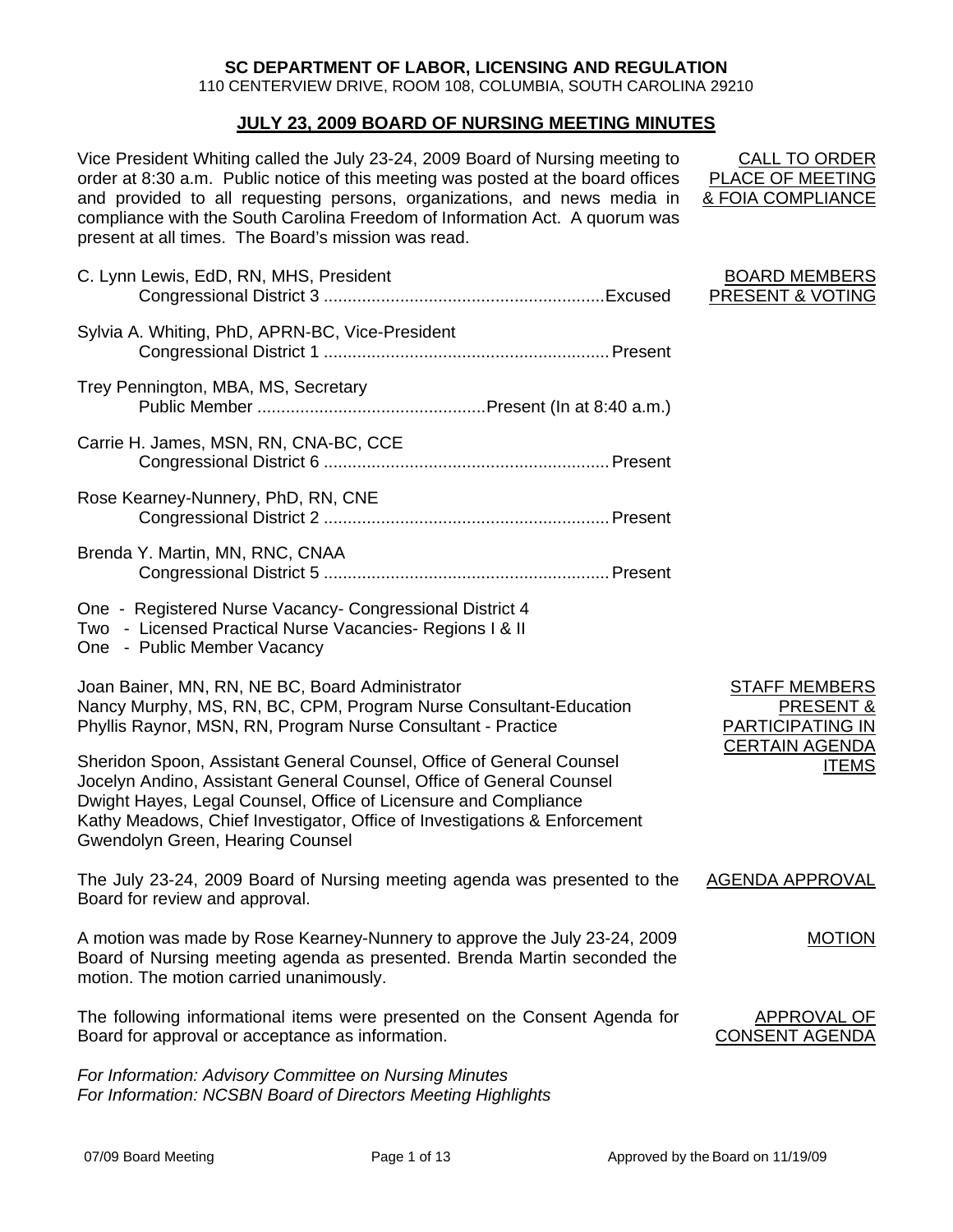*For Information: NCSBN Letter to President Obama For Information: Newberry College Program Update For Information: Licensure Application – Compact Updates For Information: DCC Examination – DNP For Information: Paperless Licensure System Beginning 2010 For Information: Nursing Practice and Standards Committee Minutes For Information: Advanced Practice Committee Minutes For Information: Statistics Related to DBT Success –RPP For Information: Attorney General's Opinion Related to the Bd of Pharmacy* 

A motion was made by Rose Kearney-Nunnery to approve the July 23, 2009 consent agenda as presented. Carrie Houser James seconded the motion. The motion carried unanimously.

The Board removed approval of revisions to the bylaws of the Nursing Practice and Standards and Advanced Practice Committees as well as final approval of the Boards of Nursing and Pharmacy Joint Position Statement on Pain from the Consent Agenda for discussion.

The May 14-15, 2009 Board of Nursing meeting minutes were presented for Board review and approval.

A motion was made by Carrie Houser James to approve the May 14-15, 2009 Board of Nursing Meeting Minutes with minor changes. Brenda Martin seconded the motion. The motion carried unanimously.

Ms. Bainer provided a brief history of the Customer Care Center (CCC) and agency Director Adrienne Youmans' vision for the CCC.

Connie Huffstetler, CCC Supervisor, reported that of the eight employees in her area, several have previously worked with the Nursing Board. CCC takes approximately 400 calls a day with more in peak times such as renewals. Adding the Board of Nursing will add approximately 200 calls a day. Employees will be added as volume increases. Team members answer most questions and contact the board directly for assistance. Incoming calls are monitored and data collected on hold time, call time, etc. Customers hold for no more than 30 seconds average. The Board commented that even with the CCC in place, employees need to provide information on their voicemail messages as to where customers can go to find answers to their questions.

Ms. Bainer reported that there have been two Centennial Celebration Committee meetings. Few people have attended. Due to state guidelines, the Board cannot accept money from National Council of State Boards of Nursing towards the Centennial Celebration project. This money and a portion of the celebration could be turned over to the S.C. Nurses and/or the S.C. Hospital Associations.

Ms. Bainer and Dottie Buchanan will be giving a presentation at the S.C. Nurses Association meeting in September. Staff is planning a special, commemorative Centennial edition of the Palmetto Nurse.

Ms. Bainer reported that although the Board has approved the regulation of Medication Assistant – Certified (MAC) but it must go through the agency budgetary process. The study was provided to the LLR Budget Officer and she has responded to questions on staffing.

MOTION

APPROVAL OF MINUTES

MOTION

## CUSTOMER CARE CENTER (CCC)

**CENTENNIAL CELEBRATION COMMITTEE** 

MA-C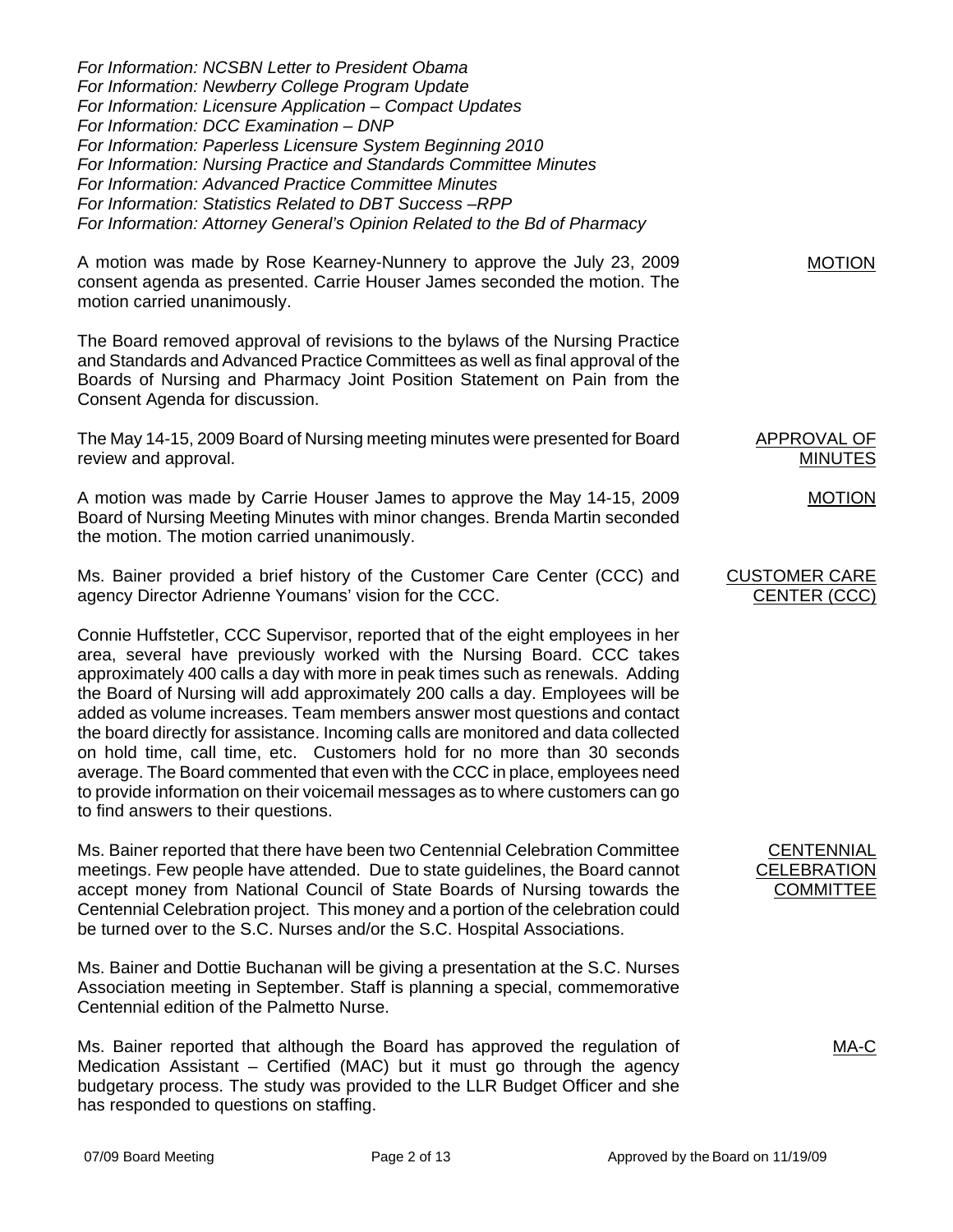Ms. Bainer reported on the National Council of State Boards of Nursing (NCSBN) Executive Officer Leadership meeting. Discussion included but was not limited to board governance, Ms. Bainer made comparison of South Carolina to Arizona and other boards in the areas of safety and ethics, APRN Consensus Model and foreign graduates.

Sylvia Whiting, Rose Kearny-Nunnery and Carrie James have been approved to attend the August 2009 National Council of State Boards of Nursing Annual Meeting/ Delegate Assembly along with staff members. Dr. Whiting stated that she would not be able to attend. Nancy Murphy will be presented with her award at this meeting. Resolutions and nominations were discussed at previous board meeting. Except for the Director At Large position which has two nominees, all other nominees are running unopposed. Nominations could be taken from the floor at the meeting.

A motion was made by Brenda Martin to approve the slate of National Council of State Boards of Nursing officers as presented. Carrie Houser James seconded the motion.

A friendly amendment was offered by Rose Kearney-Nunnery to have delegates consider Debra Scott for the Director at Large position and that delegates consider additional nominations that may be taken from the floor at the meeting giving careful consideration of the board's wishes for geographically diversity and the candidate's ability to serve due to the time involved with serving in these positions.

Ms. Martin accepted the friendly amendment. Carrie Houser James seconded the motion. The motion carried unanimously.

The Board President sent a letter in April 2009 to all nursing programs with 2008 NCLEX passing rate deficiencies informing them that their citation response reports would be provided to the Board at its May meeting as information with discussion to follow at the July Board meeting. Representatives from Francis Marion University, Piedmont Technical College, South Carolina State University and Spartanburg Community College appeared before the Board to discuss their 2008 NCLEX passing rate citations response reports. Sylvia Whiting and Carrie Houser James recused themselves during the discussion with South Carolina State University.

## Associate Degree Nursing (ADN) Program Approval

The Aiken Technical College Associate Degree Nursing Program received initial approval from the National League for Nursing Accrediting Commission (NLNAC) based on its April 2007 site visit with its site visit scheduled for Spring 2012. Initial approval status was granted by the Board of Nursing at its March 2005 meeting. In January 2008, the Board granted full program approval status for one year with a report due at its November meeting regarding the status of the program NCLEX success rate. In January 2009, the Board deferred action on program approval for six months with a recommendation to collect additional data and provide its report at its July meeting. Program representatives were present to respond to Board questions

A motion was made by Rose Kearney-Nunnery to grant full approval status to the Aiken Technical College Associate Degree Nursing Program to run concurrently with the National League for Nursing Accrediting Commission accreditation.

AMENDMENT MOTION

**NCSBN EXECUTIVE** 

**OFFICER** LEADERSHIP **SEMINAR** 

> DELEGATE ASSEMBLY

> > MOTION

RESPONSES TO CITATION FOR 2008 **NCLEX PASSING** RATE DEFICIENCY

AIKEN TECHNICAL COLLEGE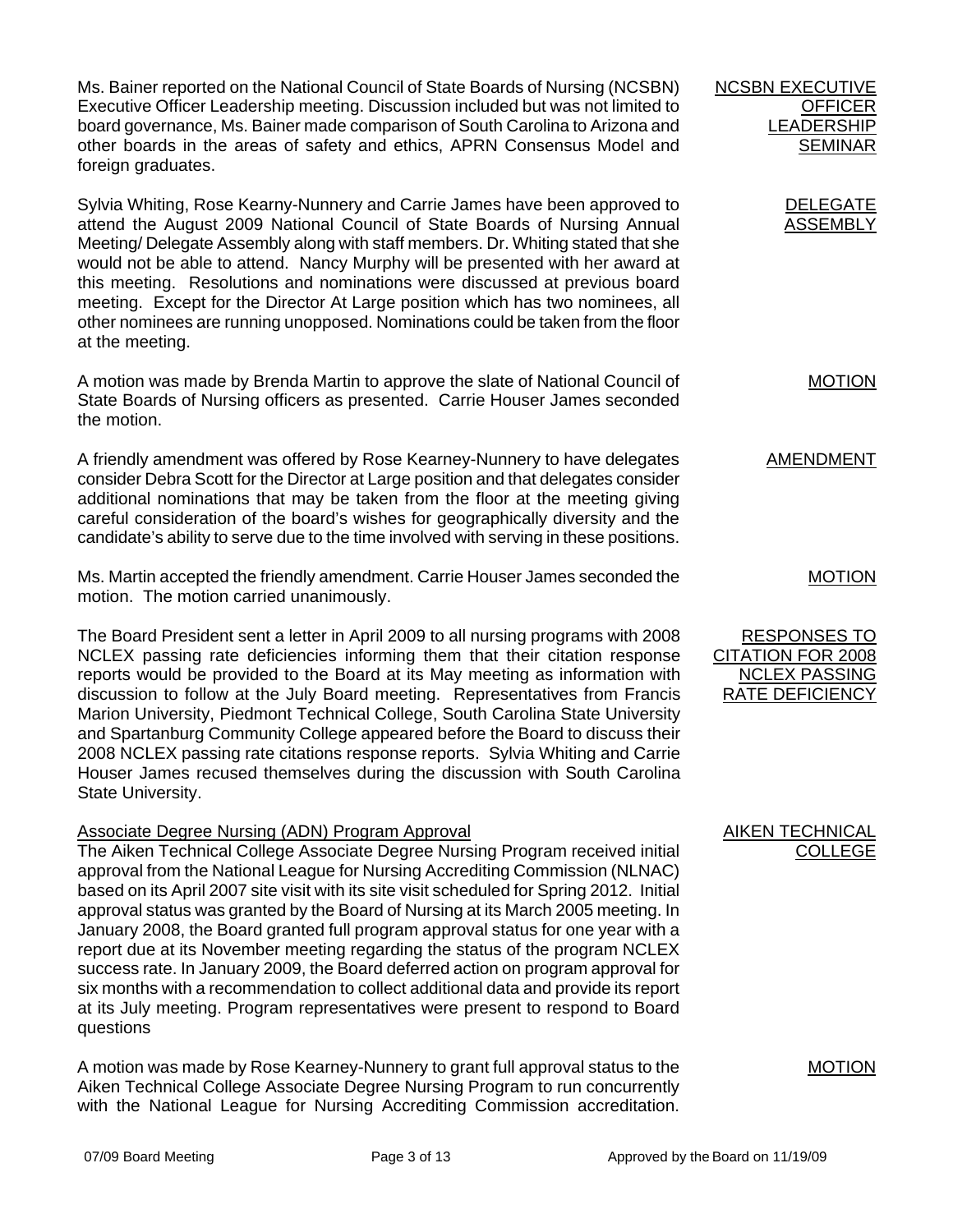Brenda Martin seconded the motion. The motion carried unanimously.

## Response to Citation- 2008 NCLEX Passing Rate Deficiency

The Board also discussed with the ATC representatives their response reports to the 2008 NCLEX passing rate citation.

Ms. Bainer provided the Board will public comment from Delura Knight regarding the University of South Carolina (USC) College of Nursing Designated Education Unit experimental project. USC was provided with a copy to address concerns raised in the comment.

# DEU Experimental Project Report

At its September 2008 meeting, the Board approved the University of South Carolina (USC) Designated Education Unit (DEU) experimental project as submitted with the recommendation that at the end of six months, a status report be submitted to the Advisory Committee on Nursing (ACON) and to the Board.

At its June 2009 meeting, ACON voted to recommend Board approval of the USC request to continue with the existing 25 senior level students and add an additional 8 students to Palmetto Hospital System; allow students to follow clinical instructors scheduled on days, nights and weekends with at least one clinical faculty coordinator on call at all times; initiate a DEU experimental project at Providence Hospital with 8 Fundamentals students in Fall 2009 and an additional 8 students in Spring 2010; and added the submission of a status report on the project in one year to ACON and the Board.

Peggy Hewlett, Dean, USC College of Nursing provided the Board with a DEU update. She had faculty members, hospital representatives and a DEU student present to respond to the Board questions. Dean Hewlett also addressed the concerns raised in the public comment received by the Board.

A motion was made by Rose Kearney-Nunnery to allow continuance of the University of South Carolina (USC) Designated Education Unit (DEU) experimental project; to continue with the existing 25 senior level students and add an additional 8 students to Palmetto Hospital System; allow students to follow clinical instructors scheduled on days, nights and weekends with at least one clinical faculty coordinator on call at all times; initiate a DEU experimental project at Sisters of Charity Providence Hospital with 8 Fundamentals students in Fall 2009 and an additional 8 students in Spring 2010; and submit a status report on the project in one year to Advisory Committee on Nursing and the Board. Carrie Houser James seconded the motion. The motion carried unanimously.

## Faculty Approval Request

At its March 2005 meeting, the Board approved the request for approval of Deborah J. Sink (McQuilkin) to teach provided Ms. Sink agreed to begin her masters or doctoral program within three years as recommended by ACON. Ms. McQuilkin holds a master's in education and has completed 21 hours toward her master's degree in nursing administration. Discussion included but was not limited to regulatory requirements for nursing and non-nursing faculty and baccalaureate prepared nurses with master's degree in non-nursing disciplines.

A motion was made by Carrie Houser James to approve the University of South Carolina request for a permanent waiver for Deborah J. Sink (McQuilkin). The motion was modified to defer action until the Board can receive information from PUBLIC COMMENT RELATED TO DEU EXPERIMENTAL PROJECT

UNIVERSITY OF SOUTH CAROLINA-COLUMBIA

MOTION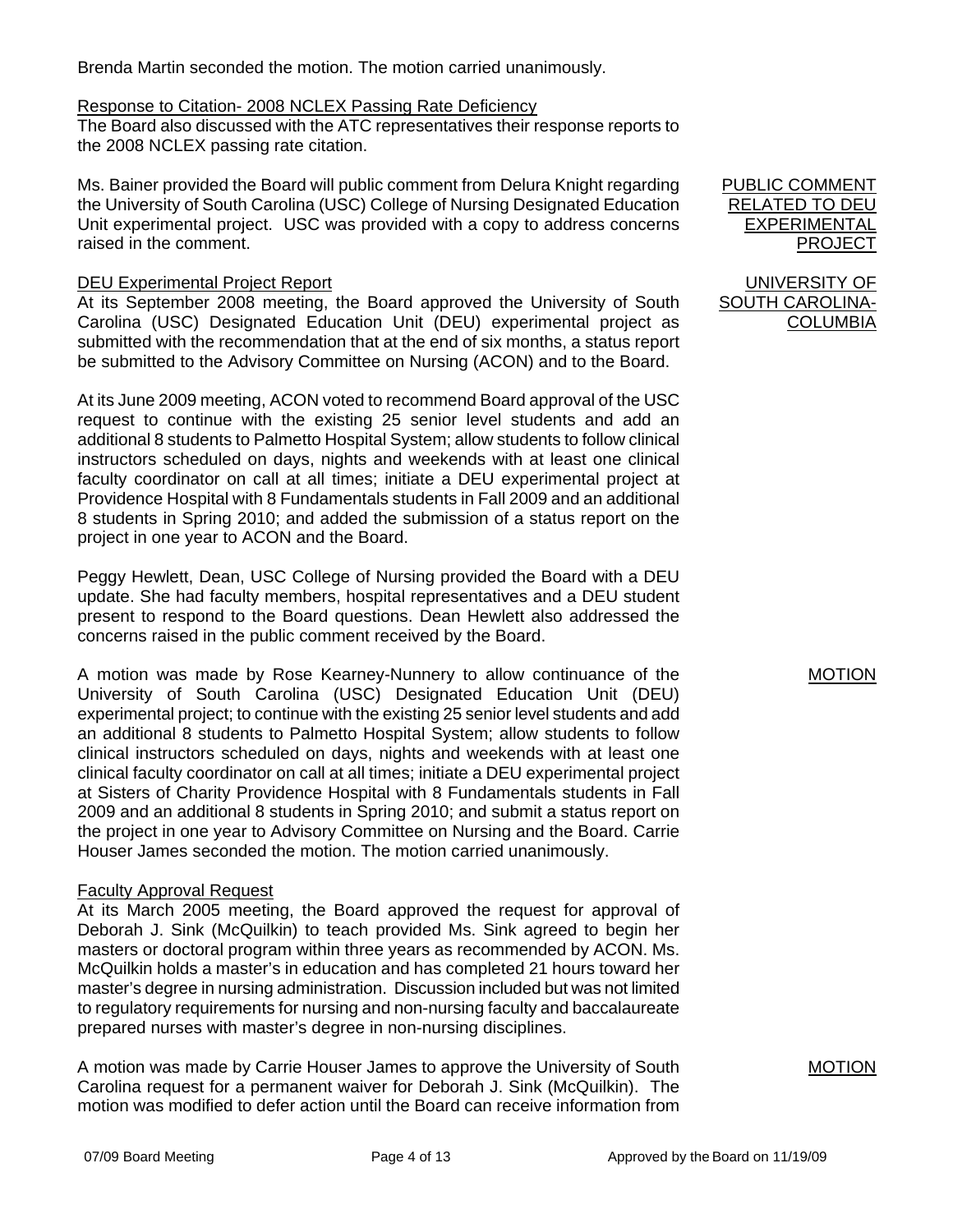the National Council of State Boards of Nursing.

Rose Kearney-Nunnery offered a friendly amendment to continue the waiver until December 2009. Carrie Houser James accepted the friendly amendment.

Rose Kearney-Nunnery seconded the motion. The motion carried unanimously.

Dr. Kearney-Nunnery recused herself and joined the South University representatives. At is July 2008 meeting, the Board voted to grant initial approval status for the South University Baccalaureate Degree Nursing (BSN) Program with the recommendation that as a new program, the nursing program director teach a maximum of two courses during the academic year or one course during two of the four quarters. South University is requesting approval of program faculty changes.

A motion was made by Brenda Martin, based on the faculty and student acceptance plan presented by South University, that we accept the faculty and student acceptance plan as presented and that South University provide an update at the January meeting as to how the faculty and student acceptance has progressed. Carrie Houser James seconded the motion. The motion carried unanimously.

Robbie Boland, Office of Licensure and Compliance (OLC), appeared before the Board to provide an update on the criminal background check (CBC) process. Mr. Boland's report included but was not limited to the cyclical nature of applications due to graduations, the normal processing time of 2-5 days, process for when fingerprints are rejected and the difference in receipt of those reports, process for when prints are rejected two times, applicants may apply for their CBC well in advance of their application, CBC reports being held in OLC for one year, affect of CBC on processing time for applicants, graduates cannot be made eligible for testing until CBC is received, issuance of temporary license for endorsement applicants prior to receipt of CBC and reiteration of vendor's need to provide print rejection letters in an expedient manner.

Mr. Boland's report on the audit of currently licensed nurses included but was not limited to an internal CBC audit process development, when planning audit time frames -considering the cyclical nature of applications due to graduations, new licensure system which should be in place during renewal, reluctance to attach the CBC audit to renewals. Discussion by the Board included but was not limited to possibly including CBC audit of currently licensed nurses and competency audit of 30 licensed nurses a month and the need to research if a nurse has already addressed with the Board a conviction at the time of application. The Board asked that statistics be provided in 6-9 months with Mr. Boland's updates.

Nick Smith, Vice President, Examination Management Services, Inc. (EMSI) appeared to request an exception to the requirement that a supervising physician be no more than 45 miles from the advanced practice registered nurses (APRN) and to the ratio of one physician to three APRNs. Mr. Smith gave a brief description of their company and responded to the Board's questions regarding current and future plans.

Mr. Smith requested to withdraw his request at this time.

A motion was made by Rose Kearney-Nunnery to table discussion on the

AMENDMENT

MOTION

SOUTH UNIVERSITY-FACULTY CHANGES

# MOTION

**CRIMINAL** BACKGROUND CHECK UPDATE

> EMSI – APRN **REQUES**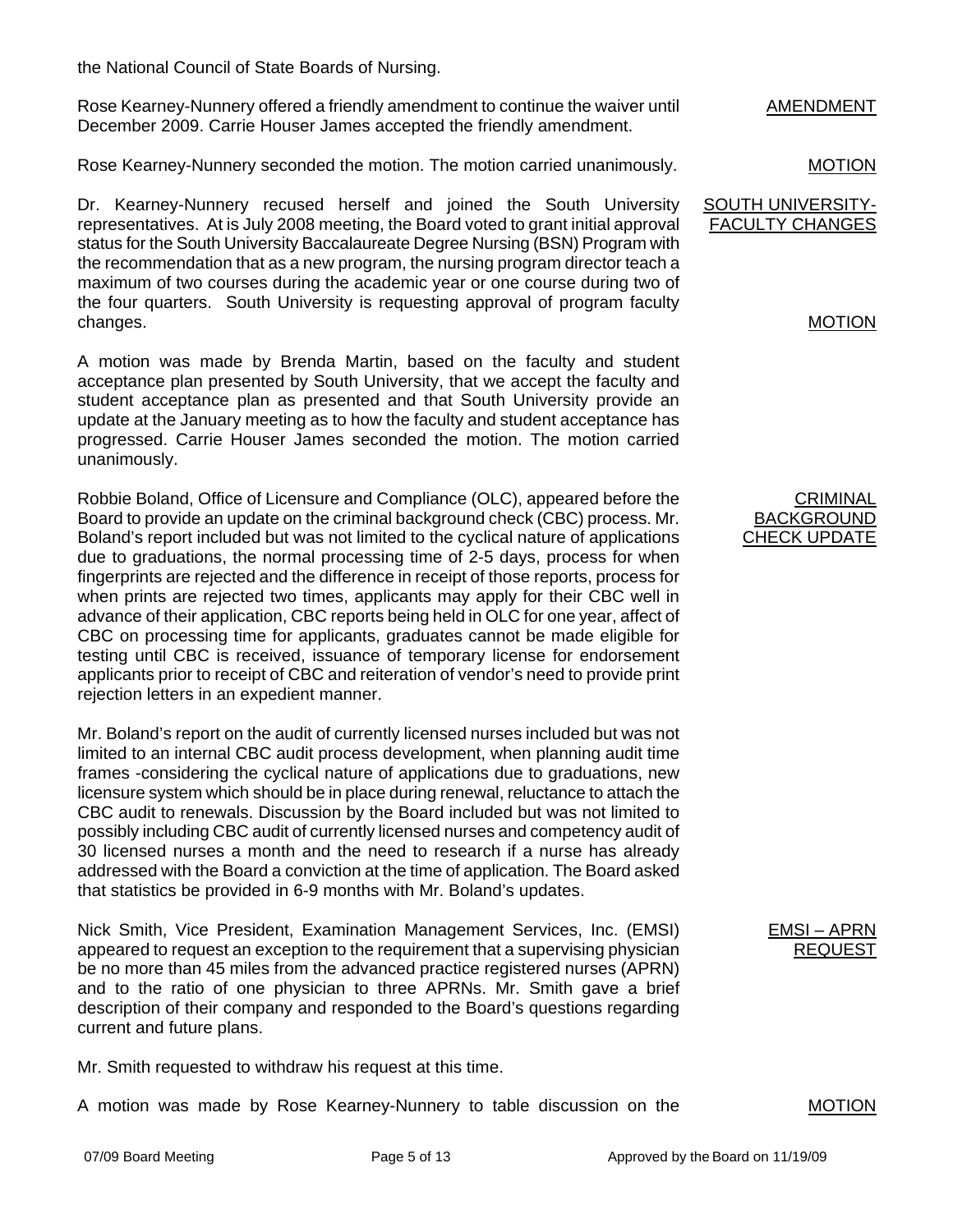Examination Management Services, Inc. (EMSI). Brenda Martin seconded the motion. The motion carried unanimously.

A nomination for Shelly Lynn Weilenman was presented to the Board for consideration for the Nursing Service Administrator- Small/Rural on the Advisory Committee on Nursing (ACON). Margie Moore currently serves as Nursing Service Administrator- Community Health representative and has expressed interest in reappointment to serve a second term on ACON in that position.

A motion was made by Rose Kearney-Nunnery to appoint Shelly Lynn Weilenman as Nursing Service Administrator- Small/Rural representative and re-appoint Margie Moore as Nursing Service Administrator - Community Health on the Advisory Committee on Nursing (ACON). Carrie Houser James seconded the motion. The motion carried unanimously.

Applicants for other committees who are not selected will be considered for future vacancies that occur on any committee.

Ms. Raynor reported that the National Council of State Boards of Nursing (NCSBN) APRN Roundtable focused on the APRN consensus model. This information will be reviewed by the Advanced Practice Committee.

## Nursing Practice and Standards Committee (NPSC) Nominations

There are currently vacancies for Acute Care LPN, Advanced Practice, Education and Pediatrics representatives on the NPSC. NPSC reviewed nominations for Kathleen Sheppard as Advanced Practice representative and Arlene Johnson for Education representative and forwarded them to the Board for its consideration and appointment. The Board considered geographical and institutional diversity.

A motion was made by Rose Kearney-Nunnery to appoint for Kathleen Sheppard to represent Advanced Practice and Arlene Johnson to represent Education on the Nursing Practice and Standards Committee. Carrie Houser James seconded the motion. The motion carried unanimously.

## Advanced Practice Committee (APC) Nominations

There are vacancies for one Certified Registered Nurse Anesthetist (CRNA), two Family Nurse Practitioners, one Pediatric Nurse Practitioner and one Clinical Nurse Specialist– Medical Surgical on the APC. The APC reviewed nominations for Wanda Walker as the CRNA position, Terry Sims as Pediatric Nurse Practitioner along with nominations for DeAnna Cox, Stephanie Davis, Amanda Geddings, Valerie Peterson and Angela Reeves for Family Nurse Practitioner and forwarded to the Board for its consideration and appointment. The Board considered geographical and institutional diversity.

. A motion was made by Rose Kearney-Nunnery to appoint Wanda Walker as Certified Registered Nurse Anesthetist representative and Terry Sims for Pediatric Nurse Practitioner representative on the Advanced Practice Committee. Carrie Houser James seconded the motion. The motion carried unanimously.

A motion was made by Rose Kearney-Nunnery to appoint Amanda Geddings and Angela Reeves as Family Nurse Practitioner representatives on the Advanced Practice Committee. Carrie Houser James seconded the motion. The motion carried unanimously.

ADVISORY COMMITTEE ON NURSING

MOTION

NSCBN - APRN ROUNDTABLE

| NURSING PRACTICE |
|------------------|
| & STANDARDS      |
| <b>COMMITTEE</b> |

MOTION

| ADVANCED         |
|------------------|
| PRACTICE         |
| <b>COMMITTEE</b> |

**MOTION**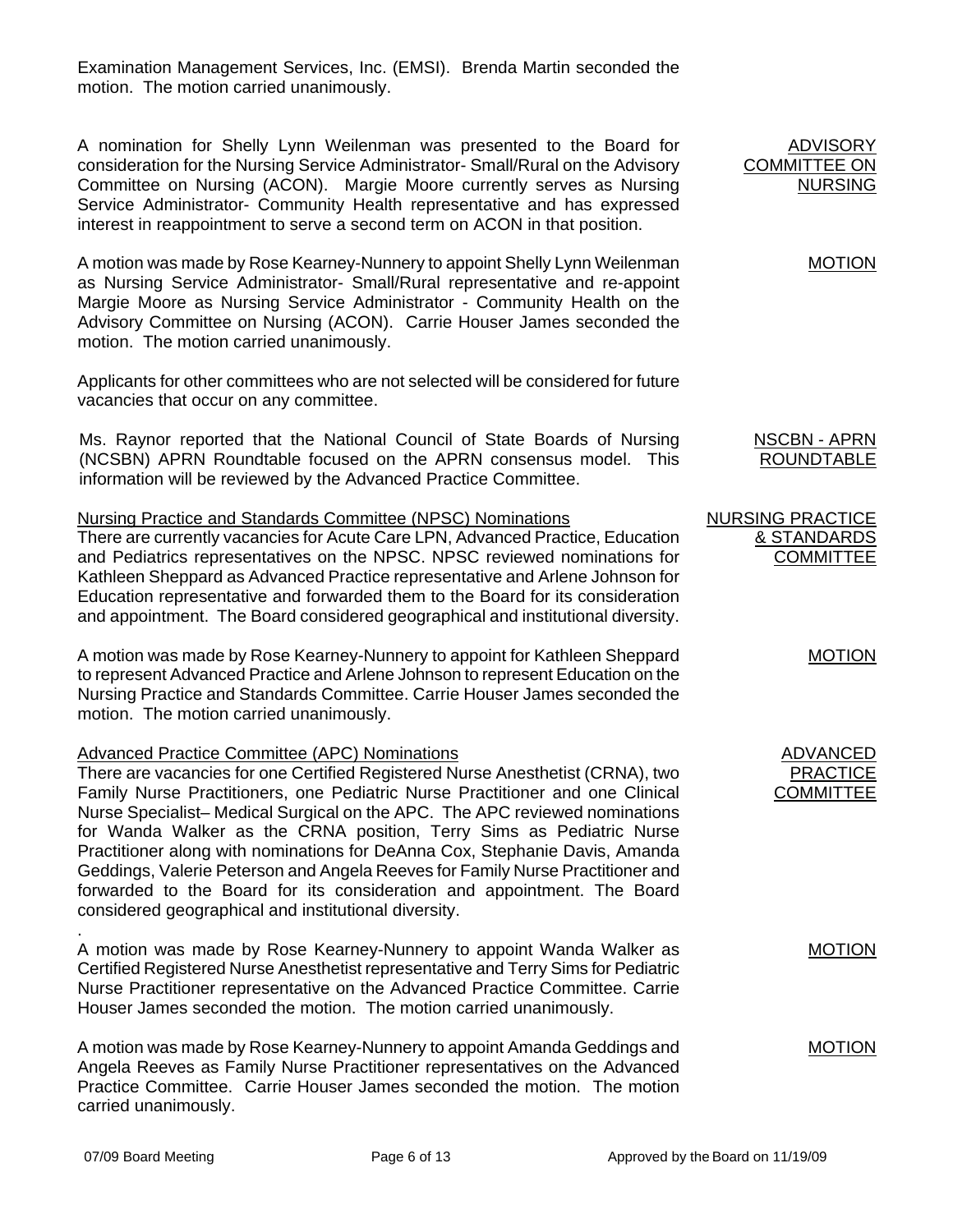The Board asked that Valerie Peterson who is a nursing educator be contacted to see if she might be interested in a position on the Advisory Committee on Nursing.

#### Advanced Practice Committee Bylaws Revision

The committee recommends amending its bylaws to reflect the same language regarding masters degrees as shown in the Nurse Practice Act and to have members who are appointed after the second meeting of the year officially begin their term the following January to allow them to serve a full two year term.

A motion was made by Rose Kearney-Nunnery to approve the Advanced Practice Committee Bylaws amendment using the same language regarding masters degrees as in the Nurse Practice Act and to have members who are appointed after the second meeting of the year officially begin their term the following January to allow them to serve a full two year term. Brenda Martin seconded the motion. The motion carried unanimously.

#### Nursing Practice and Standards Committee (NPSC) Bylaws Revision The committee recommends amending its bylaws to meet quarterly rather than six

times a year mirroring the Advanced Practice Committee.

A motion was made by Carrie Houser James to approve amendment of the Nursing Practice and Standards Committee bylaws to hold quarterly meetngs. Rose Kearney-Nunnery seconded the motion. The motion carried unanimously.

Nursing Practice and Standards Committee (NPSC) -Advisory Opinions NPSC has reviewed Advisory Opinions #1, #2, #3, #4, #5, #7 #8, #9, #10. The Committee recommends no changes to Advisory Opinions #1, #3, #8, #9a, #9b, and #10. They recommend changes to Advisory Opinions #2, #4, #5 and #7. Changes include expanded role versus additional acts to mirror language in the definitions included in the Nurse Practice Act. The Committee is continuing to review the other advisory opinions.

A motion was made by Rose Kearney-Nunnery to accept the Nursing Practice and Standards Committee review of Advisory Opinions #1, #3, #8, #9a, #9b, and #10 with no changes and reflecting that the opinions have been reviewed and to approve recommended changes by Nursing Practice and Standards Committee to Advisory Opinions #2, #4, #5 and #7. Carrie Houser James seconded the motion. The motion carried unanimously.

The Board was provided with the following 2010 Board of Nursing, Advanced 2010 MEETING DATES Practice Committee (APC), Advisory Committee on Nursing (ACON) and Nursing Practice and Standards Committee (NPSC) meeting dates for review and approval.

Board of Nursing **Internal Control** Dental Manuary 28-29, 2010 Board of Nursing March 25-26, 2010 Board of Nursing May 20-21, 2010 Board of Nursing **IV July 29-30, 2010** Board of Nursing November 18-19, 2010 Advanced Practice Committee February 5, 2010 Advanced Practice Committee May 7, 2010 Advanced Practice Committee **August 6, 2010** 

Board of Nursing September 30-October 1, 2010

MOTION

MOTION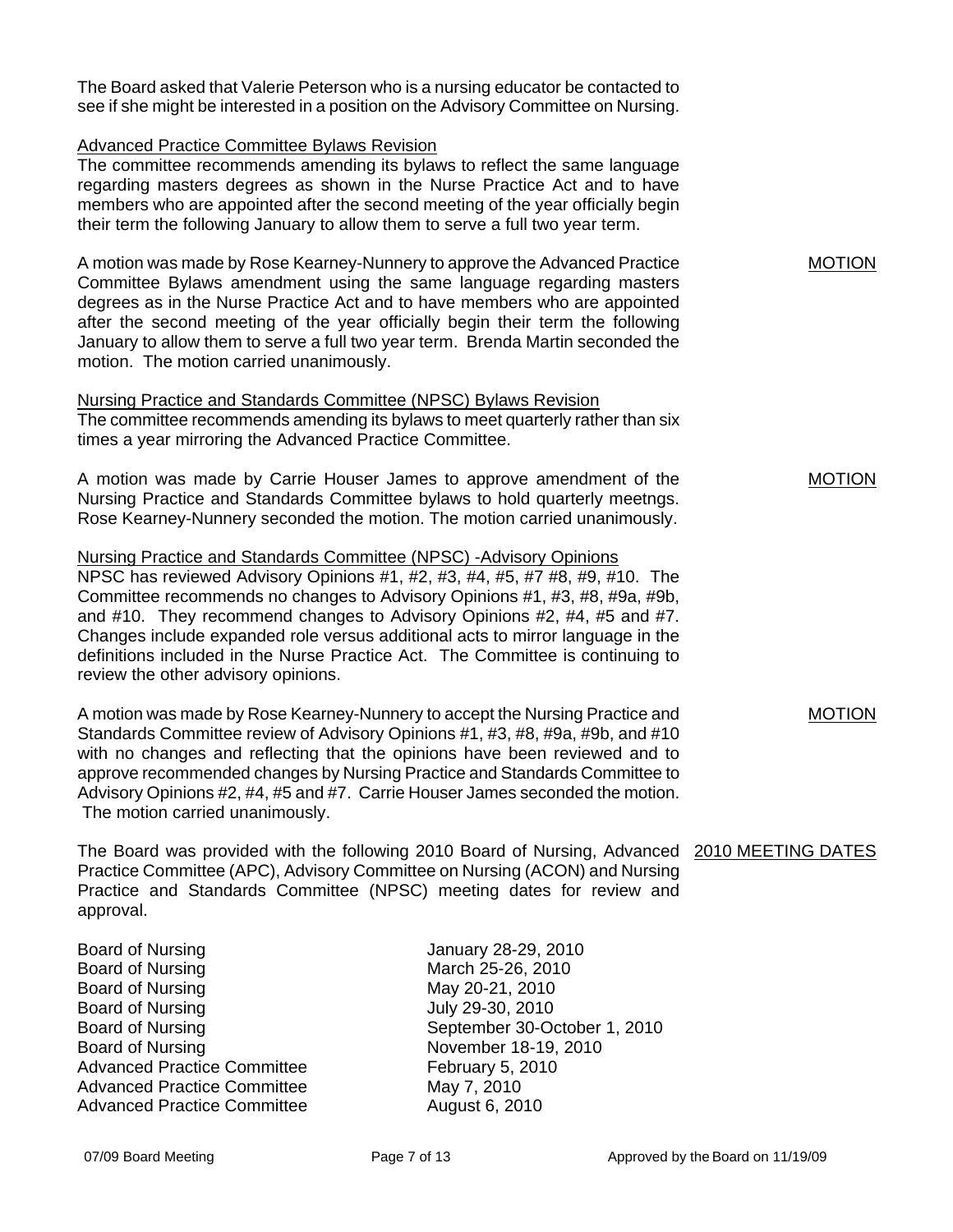| <b>Advanced Practice Committee</b><br><b>Advisory Committee on Nursing</b><br><b>Advisory Committee on Nursing</b><br><b>Advisory Committee on Nursing</b><br><b>Advisory Committee on Nursing</b><br><b>Advisory Committee on Nursing</b><br><b>Advisory Committee on Nursing</b><br><b>Nursing Practice &amp; Standards Committee</b><br>Nursing Practice & Standards Committee<br><b>Nursing Practice &amp; Standards Committee</b>                               | November 5, 2010<br>February 16, 2010<br>April 20, 2010<br>June 15, 2010<br>August 31, 2010<br>October 19, 2010<br>December 7, 2010<br>January 14, 2010<br>April 8, 2010<br>July 8, 2010 |                                                                                                                               |
|----------------------------------------------------------------------------------------------------------------------------------------------------------------------------------------------------------------------------------------------------------------------------------------------------------------------------------------------------------------------------------------------------------------------------------------------------------------------|------------------------------------------------------------------------------------------------------------------------------------------------------------------------------------------|-------------------------------------------------------------------------------------------------------------------------------|
| <b>Nursing Practice &amp; Standards Committee</b>                                                                                                                                                                                                                                                                                                                                                                                                                    | October 14, 2010                                                                                                                                                                         | <b>MOTION</b>                                                                                                                 |
| A motion was made by Rose Kearney-Nunnery to approve the 2010 Board and<br>committee meeting dates as presented. Trey Pennington seconded the motion.<br>The motion carried unanimously.                                                                                                                                                                                                                                                                             |                                                                                                                                                                                          |                                                                                                                               |
| The Joint Position Statement on Pain Management for the Board of Nursing and<br>the Board of Pharmacy was originally drafted by the Nursing Practice and<br>Standards Committee and approved by the Board of Nursing in 2008. Since that<br>time, more research was conducted. References and resources have been<br>updated as indicated by the research. Board of Pharmacy approved the Joint<br>Position Statement on Pain Management at their June 2009 meeting. |                                                                                                                                                                                          | <b>BOARDS OF</b><br><b>NURSING &amp;</b><br><b>PHARMACY JOINT</b><br><b>POSITION</b><br>STATEMENT ON PAIN<br><b>MANAGMENT</b> |
| A motion was made by Rose Kearney-Nunnery to give final approval to the Joint<br>Position Statement on Pain Management for the Board of Nursing and the Board<br>of Pharmacy. Carrie Houser James seconded the motion. The motion carried<br>unanimously.                                                                                                                                                                                                            |                                                                                                                                                                                          | <b>MOTION</b>                                                                                                                 |
| This joint position statement will be posted on the Web sites of both boards and<br>published in the Board of Nursing newsletters.                                                                                                                                                                                                                                                                                                                                   |                                                                                                                                                                                          |                                                                                                                               |
| The May 21, 2009 Disciplinary Review Committee (DRC) minutes were provided<br>to the Board for review and approval.                                                                                                                                                                                                                                                                                                                                                  |                                                                                                                                                                                          | DRC MINUTES/<br><b>REPORT</b>                                                                                                 |
| A motion was made by Rose Kearney-Nunnery to approve the May 21, 2009<br>Disciplinary Review Committee (DRC) minutes. Brenda Martin seconded the<br>motion. The motion carried unanimously.                                                                                                                                                                                                                                                                          |                                                                                                                                                                                          | <b>MOTION</b>                                                                                                                 |
| The Board was provided with the Resolutions Committee Report and<br>Recommendations for cases reviewed on May 5, 2009 and June 4, 2009 utilizing<br>the Board approved Disciplinary Sanctions Guidelines.                                                                                                                                                                                                                                                            |                                                                                                                                                                                          | <b>RESOLUTION</b><br><b>COMMITTEE REPORT</b>                                                                                  |
| A motion was made by Rose Kearney-Nunnery to approve the Resolutions<br>Committee Report and Recommendation for one Cease and Desist Order. Trey<br>Pennington seconded the motion. The motion carried unanimously.                                                                                                                                                                                                                                                  |                                                                                                                                                                                          | <b>MOTION</b>                                                                                                                 |
| A motion was made by Rose Kearney-Nunnery to approve the Resolutions<br>Committee Report and Recommendations for 25 Consent Agreements. Brenda<br>Martin seconded the motion. The motion carried unanimously.                                                                                                                                                                                                                                                        |                                                                                                                                                                                          | <b>MOTION</b>                                                                                                                 |
| A motion was made by Rose Kearney-Nunnery to approve the Resolutions<br>Committee Recommendations for 10 Dismissals. Brenda Martin seconded the<br>motion. The motion carried unanimously.                                                                                                                                                                                                                                                                           |                                                                                                                                                                                          | <b>MOTION</b>                                                                                                                 |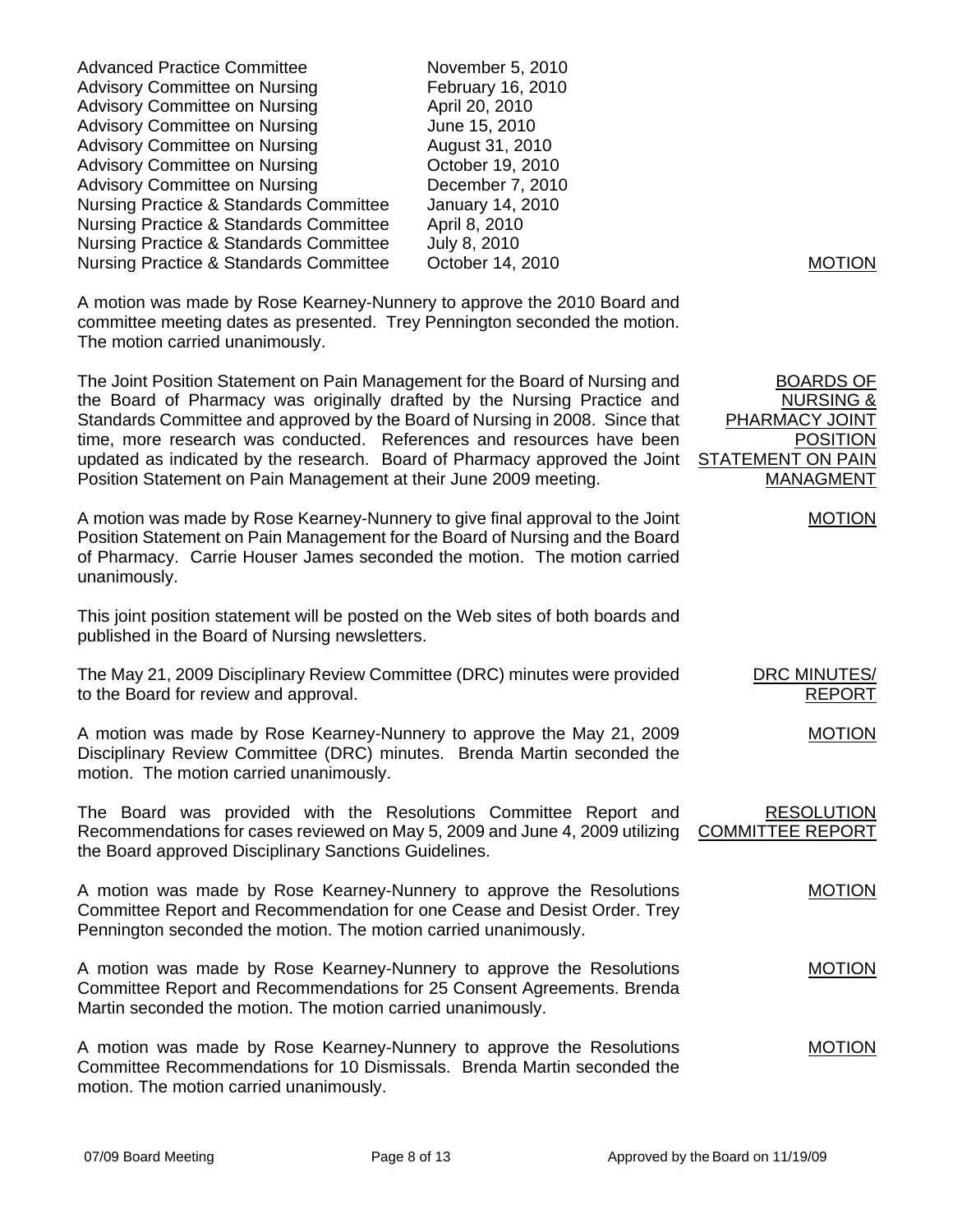A motion was made by Rose Kearney-Nunnery to approve the Resolutions Committee Recommendations for one Dismissal with a Letter of Concern. Carrie Houser James seconded the motion. The motion carried unanimously. A motion was made by Rose Kearney-Nunnery to approve the Resolutions Committee Recommendations for one Formal Complaint. Carrie Houser James seconded the motion. The motion carried unanimously. MOTION MOTION The Board reviewed Hearing Panel Reports with corresponding transcripts and exhibits as well as memoranda of agreement stipulating to violations of the Nurse Practice Act to determine appropriate sanctions. Respondents appeared before the Board to respond to questions regarding their panel report or memorandum of agreement. Representatives from the Recovering Professional Program were present to respond to questions from the Board in cases regarding their clients. In Case # 2007-508, a panel hearing was held on April 28, 2009. Respondent appeared before the Board but was not represented by legal counsel. Respondent was aware of her right to legal counsel and waived that right. The Hearing Panel recommended that Respondent's license remain active, that a private reprimand be issued and Respondent complete a Board approved Legal Aspects workshop A motion was made by Carrie Houser James in Case #2007-508 to accept the Hearing Panel's Findings of Facts, Conclusions of Law and Recommendation that Respondent's license remain active, that Respondent be issued a private reprimand and complete a Board approved Legal Aspects workshop as well as a course on delegating effectively. Rose Kearney-Nunnery seconded the motion. The motion carried unanimously. In Case #2007-150, Respondent a Memorandum of Agreement and waived her right to a panel hearing. Respondent appeared before the Board represented by Andrew Johnston, Esquire. A motion was made by Rose Kearney-Nunnery to go into executive session for the purpose of receiving legal counsel in Case #2007-150. Trey Pennington seconded the motion. The motion carried unanimously. A motion was made by Carrie Houser James to leave executive session. Rose Kearney-Nunnery seconded the motion. The motion carried unanimously. No official actions were taken during executive session. A motion was made by Rose Kearney-Nunnery in Case #2007-150 to suspend Respondent's license for one year, upon reinstatement Respondent's license will be on probation for two years, practice shall be in a Board approved work setting under the on-site/on-shift registered nurse supervision, no home based care, agency or telenursing or telehealth, quarterly employer reports, Respondent must complete Board approved courses in Legal Aspects, documentation, medication and ethics as well as a civil penalty of \$250. Carrie Houser James seconded the motion. The motion carried unanimously. In Case #2008-190, Respondent's attorney appeared before the Board requesting RELIEF OF ATTORNEY to be relieved as Respondent's legal counsel. The request was granted. HEARINGS - PANEL REPORTS/ MEMORANDA OF AGREEMENT MOTION MOTION MOTION MOTION

In Case #2008-190, Respondent signed a Memorandum of Agreement and waived right to a panel hearing. Respondent did not appear before the Board and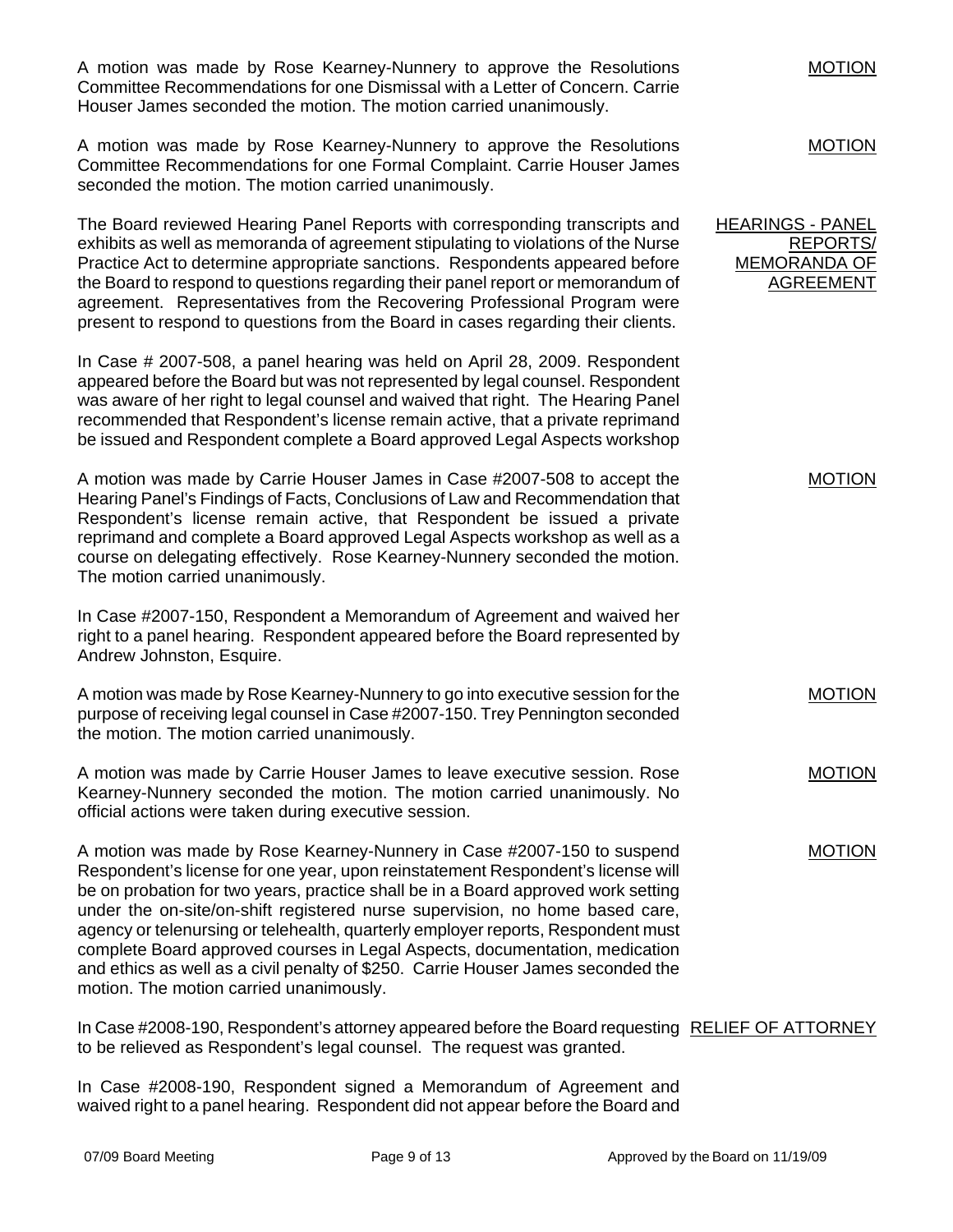was not represented by legal counsel.

| A motion was made by Rose Kearney-Nunnery in Case #2008-190 to accept the<br>Memorandum of Agreement and to continue the indefinite suspension of<br>Respondent's license and upon petition to reinstate require Respondent to<br>personally appear before the Board. Trey Pennington seconded the motion. The<br>motion carried unanimously.                                                                                                                                                                                                                                                           | <b>MOTION</b> |
|---------------------------------------------------------------------------------------------------------------------------------------------------------------------------------------------------------------------------------------------------------------------------------------------------------------------------------------------------------------------------------------------------------------------------------------------------------------------------------------------------------------------------------------------------------------------------------------------------------|---------------|
| In Case #2007-346, Respondent signed a Memorandum of Agreement and<br>waived her right to a panel hearing. Respondent appeared before the Board<br>represented by Teressa Salane, Esquire.                                                                                                                                                                                                                                                                                                                                                                                                              |               |
| A motion was made by Trey Pennington to dismiss Case #2007-346.                                                                                                                                                                                                                                                                                                                                                                                                                                                                                                                                         | <b>MOTION</b> |
| Rose Kearney-Nunnery offered a friendly amendment to issue a private reprimand<br>and release Respondent from the Recovering Professional Program with strong<br>caution. Trey Pennington accepted the friendly amendment.                                                                                                                                                                                                                                                                                                                                                                              | AMENDMENT     |
| Rose Kearney-Nunnery seconded the motion. The motion carried with one nay<br>vote by Brenda Martin.                                                                                                                                                                                                                                                                                                                                                                                                                                                                                                     | <b>MOTION</b> |
| In Case #2006-350, Respondent signed a Memorandum of Agreement, waived<br>right to a panel hearing and right to an attorney. Respondent appeared before the<br>Board but was not represented by legal counsel.                                                                                                                                                                                                                                                                                                                                                                                          |               |
| A motion was made by Brenda Martin in Case #2006-350 to issue a private<br>reprimand and require Respondent to complete Board approved legal aspects,<br>medication and ethics courses. Rose Kearney-Nunnery seconded the motion.<br>The motion carried unanimously.                                                                                                                                                                                                                                                                                                                                    | <b>MOTION</b> |
| In Case #2008-362, Respondent signed a Memorandum of Agreement, waived<br>right to a panel hearing and right to an attorney. Respondent appeared before the<br>Board but was not represented by legal counsel                                                                                                                                                                                                                                                                                                                                                                                           |               |
| A motion was made by Trey Pennington to go into executive session for the<br>purpose of receiving legal counsel in Case #2008-362. Rose Kearney-Nunnery<br>seconded the motion. The motion carried unanimously.                                                                                                                                                                                                                                                                                                                                                                                         | <b>MOTION</b> |
| A motion was made by Rose Kearney-Nunnery to leave executive session. Carrie<br>Houser James seconded the motion. The motion carried unanimously. No official<br>actions were taken during executive session.                                                                                                                                                                                                                                                                                                                                                                                           | <b>MOTION</b> |
| A motion was made by Brenda Martin in Case #2008-362 to place Respondent's<br>license on probation for one year, practice shall be in a Board approved work<br>setting under the on-site/on-shift registered nurse supervision, no home based<br>care, agency or telenursing or telehealth, quarterly employer reports, Respondent<br>must complete Board approved courses in legal aspects and ethics courses and to<br>continue in the Recovering Professional Program requirements and comply with<br>all requirements. Rose Kearney-Nunnery seconded the motion. The motion<br>carried unanimously. | <b>MOTION</b> |
| In Case # 2008-403, Respondent signed a Memorandum of Agreement, waived<br>right to a panel hearing and right to an attorney. Respondent appeared before the                                                                                                                                                                                                                                                                                                                                                                                                                                            |               |

Board but was not represented by legal counsel.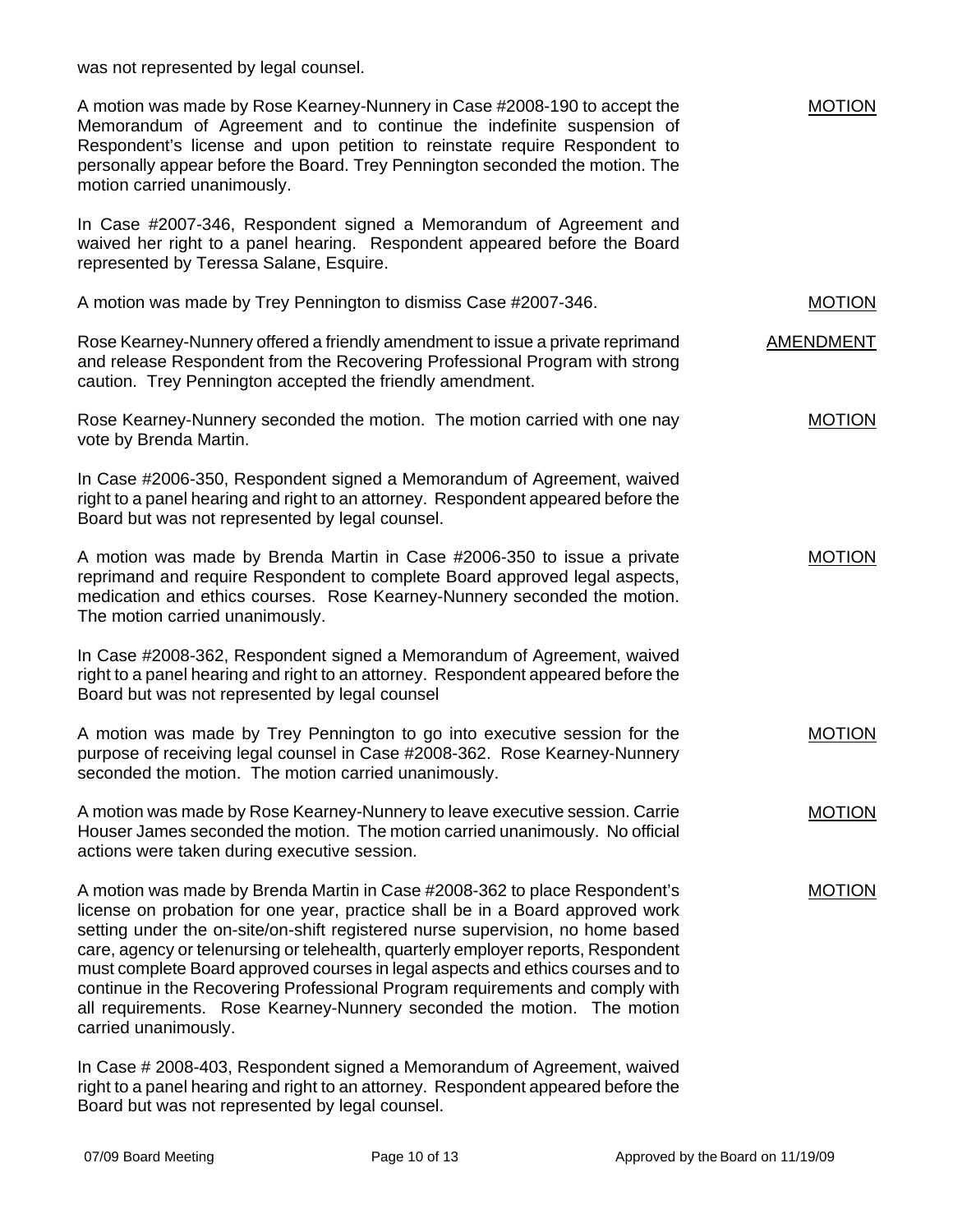A motion was made by Rose Kearney-Nunnery in Case #2008-403 to place Respondent's license on probation for two years, access to narcotics shall be restricted for one year, Respondent is to comply with the Recovering Professional Program requirements and submit quarterly employer reports. Carrie Houser James seconded the motion. The motion carried unanimously.

In Case # 2007-8, a panel hearing was held on April 14, 2009. Respondent appeared before the Board. He was informed of his right to an attorney and waived that right. The Hearing Panel recommended that Respondent's license remain active, issue a private reprimand, complete Board approved courses in Legal aspects and ethics, the license be on probation until the courses are completed and impose a civil penalty of \$500. Respondent appeared before the Board but was not represented by legal counsel.

A motion was made by Rose Kearney-Nunnery in Case #2007-8 to accept the Findings of Fact, Conclusions of Law and that license will remain active, issue a public reprimand, complete Board approved courses in legal aspects and ethics with six months, and a civil penalty of \$500. Carrie Houser James seconded the motion. The motion carried unanimously.

In Case # 2007-234, a panel hearing was held on April 14, 2009. Respondent was not present and was not represented by legal counsel. The Hearing Panel recommended that Respondent's license be fully reinstated with a letter of caution regarding providing a current address as required.

A motion was made by Rose Kearney-Nunnery to go into executive session for the purpose of receiving legal counsel in Case #2007-234. Trey Pennington seconded the motion. The motion carried unanimously.

A motion was made by Trey Pennington to leave executive session. Rose Kearney-Nunnery seconded the motion. The motion carried unanimously. No official actions were taken during executive session.

A motion was made by Brenda Martin in Case #2007-234 to accept the findings of fact, conclusions of law and recommendation that Respondent's license be fully reinstated with a letter of caution regarding providing a current address to the Board as required. Rose Kearney-Nunnery seconded the motion. The motion carried unanimously. MOTION

In Case #2007-519, Respondent signed a Memorandum of Agreement, waived right to a panel hearing and right to an attorney. Respondent appeared before the Board but was not represented by legal counsel.

A motion was made by Trey Pennington to go into executive session for the purpose of receiving legal counsel in Case #2007-519. Rose Kearney-Nunnery seconded the motion. The motion carried unanimously.

A motion was made by Rose Kearney-Nunnery to leave executive session. Carrie Houser James seconded the motion. The motion carried unanimously. No official actions were taken during executive session. MOTION

A motion was made by Brenda Martin in Case #2007-519 that Respondent continues to see his/her primary care physician. Trey Pennington seconded the MOTION

MOTION

MOTION

MOTION

MOTION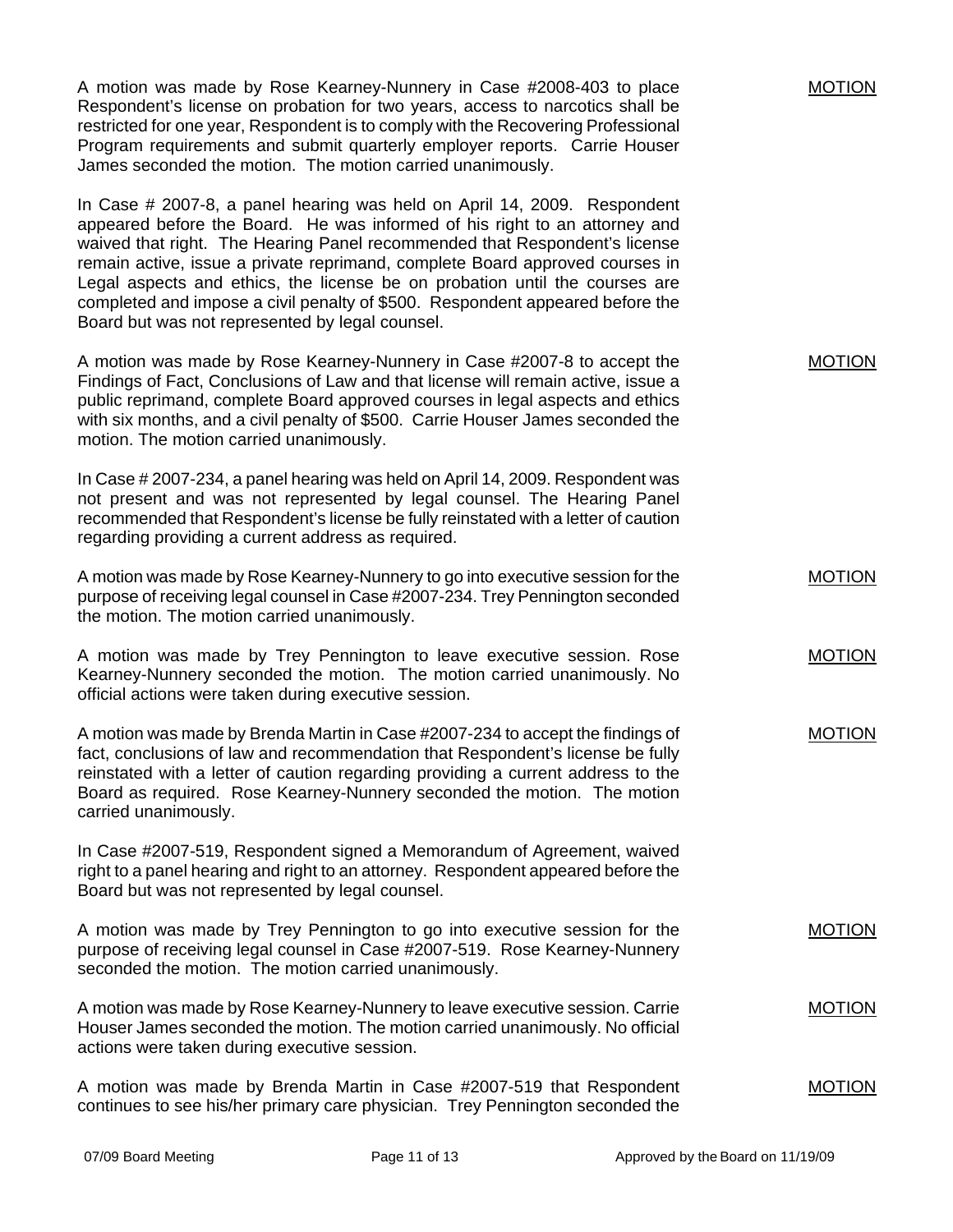motion. The motion failed.

A motion was made by Rose Kearney-Nunnery in Case #2007-519 to issue a private reprimand and that Respondent complete Board approved legal aspects and ethics courses. Trey Pennington seconded the motion. The motion carried unanimously.

In a licensure case, Respondent signed a Memorandum of Agreement, waived right to a panel hearing and right to an attorney. Respondent appeared before the Board but was not represented by legal counsel.

A motion was made by Rose Kearney-Nunnery in this licensure case to issue a private reprimand, that Respondent complete Board approved legal aspects and medication administration courses and pay a civil penalty of \$500 with six months of the order. Brenda Martin seconded the motion. The motion carried unanimously.

In an unlicensed practice case, Respondent signed a Memorandum of Agreement, waived right to a panel hearing and right to an attorney. Respondent appeared before the Board but was not represented by legal counsel.

A motion was made by Brenda Martin to issue a private reprimand and require a civil penalty of \$1,000 be paid within one year. Rose Kearney-Nunnery seconded the motion. The motion carried unanimously.

In a licensure case, Respondent applied for licensure by endorsement, waived right to a panel hearing and right to an attorney. Respondent appeared before the Board but was not represented by legal counsel.

A motion was made by Rose Kearney-Nunnery on an endorsement application to allow licensure as a certified nurse midwife in South Carolina upon receipt of all necessary licensure documentation and that Applicant must continue in the Recovering Professional Program. Brenda Martin seconded the motion. The motion carried unanimously.

Public and private consent agreements including those for unlicensed practice were provided the Board with for their review and consideration. These consent agreements were signed by respondents in lieu of disciplinary hearings. The Board may accept, amend, or reject the agreements. If the Board amends the agreement, respondents may sign the Board amended consent agreement but still have the right to request a panel hearing in lieu of signing the amended agreement.

A motion was made by Rose Kearney-Nunnery to accept the public consent agreements for Cases # 2009-72, 2008-397, 2007-85, 2009-127, 2009-18, 2009- 141, 2009-74, 2008-382008-130, 2009-139, 2009-94, 2009-19, 2009-87, 2007- 496, 2009-161, 2009-10, 2008-545, 2008-379, 2009-45, 2008-350, 2009-124, 2007-330/2008-565, 2007-505, 2007-469, 2009-38 as well as voluntary surrenders in Cases # 2008-526, 2008-308, 2009-176 and 2009-20 as presented. Brenda Martin seconded the motion. The motion carried unanimously.

A motion was made by Brenda Martin to accept the public consent agreements for Cases # 2008-378, 2008-533, 2009-53 and 2008-510 as presented. Rose Kearney-Nunnery seconded the motion. The motion carried unanimously.

MOTION

MOTION

MOTION

MOTION

CONSENT AGREEMENTS

MOTION